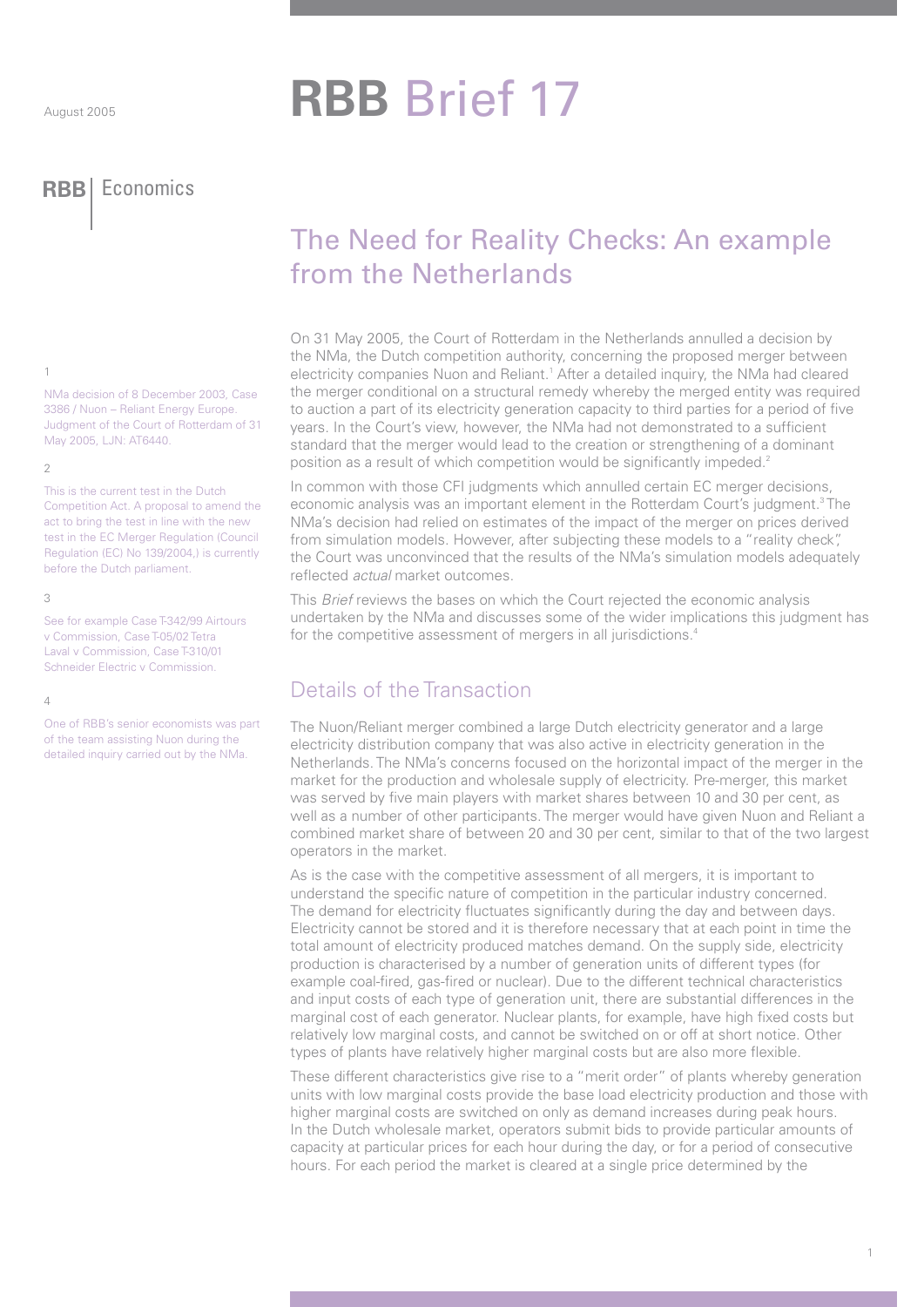generation unit with the highest bid that is required to operate at that time. That market price allows plants with lower marginal costs to earn a margin over these costs.

## The NMa's Analysis of the Proposed Merger

In its first, essentially qualitative, line of analysis, the NMa argued that there was scope for strategic behaviour in electricity production markets, particularly at peak times. At such times, an operator with various types of generation capacity may have an incentive to submit prices for some of its units well in excess of their short run marginal cost.<sup>5</sup> Such a strategy might result in higher market prices, either because one of these units is the price-setting unit, or because the strategy might change the identity of the price-setting unit to a plant bidding a higher price. Even though the operator might lose revenue from the unit for which the high bid is submitted (since it may be priced out of the market), this loss may be more than compensated by the higher market prices it thereby earns from its other generating units.

The NMa considered that the possibility of such bidding behaviour made it more likely that generators could behave in an anticompetitive manner and presented examples of electricity markets in other countries where, according to the NMa, such anticompetitive strategic behaviour had indeed been observed. Moreover, the NMa argued that that the scope for such anticompetitive bidding behaviour would be strengthened as a result of the merger.<sup>6</sup> On this basis, the NMa concluded that the merger would result in the creation or strengthening of a dominant position as a result of which competition would be significantly impeded.

Having set the scene with this first part of the analysis, the NMa went on to conduct a quantitative estimate of the impact of the transaction on prices. To this end, two external consultancies were commissioned to analyse the impact of the merger on prices using simulation models of the Dutch electricity market. Using different methodologies, both models predicted that the merger would be likely to result in price increases in the wholesale market (under base assumptions) in the order of 10 per cent. The NMa considered these predicted price increases to be robust and significant. In combination with its qualitative analysis, the NMa regarded the estimated price increases sufficient to justify a finding against the merger.<sup>7</sup>

## Assessing the NMa's Analysis

The NMa's competitive assessment raises a number of important issues that have implications far wider than just this case.

The first issue concerns the meaning of "strategic behaviour". A significant basis for the Court's decision to annul the NMa decision was that the scope for strategic post-merger behaviour had not been proven to a sufficiently high standard. The Court pointed out that there was no evidence that such strategic behaviour was already taking place before the merger in the Dutch market. This led the Court to question the results of the modelling work that assumed that incentives for strategic behaviour were present both before and after the merger, and that these incentives would be strengthened. The examples from other geographic markets that the NMa had provided were not considered sufficient to overcome this objection.

The wider question raised by this discussion concerns what implications for the competitiveness of an industry that can legitimately be drawn from demonstrating that firms engage in strategic behaviour. Strategic behaviour can mean nothing more

#### $\overline{5}$

A decision to withdraw capacity (equivalent to bidding a very high price) can have a similar effect.

### $\sqrt{2}$

The main reason for that assertion was that a number of "marginal" generation units (units that are often the last one to be used so that the price bid for those units subsequently determines the market price) that were previously owned by Nuon and Reliant would be brought under common ownership following the merger, increasing the strategic position of the combined portfolio. In addition. the advantage for the merged parties to withhold capacity would increase as a result of the greater amount of base load capacity under their control that would benefit from the higher prices.

#### $\overline{7}$

The NMa estimated that the merger would in the absence of remedies have resulted in an increase of the total costs of electricity paid by electricity users in the Netherlands of, under median assumptions, €600 million per annum.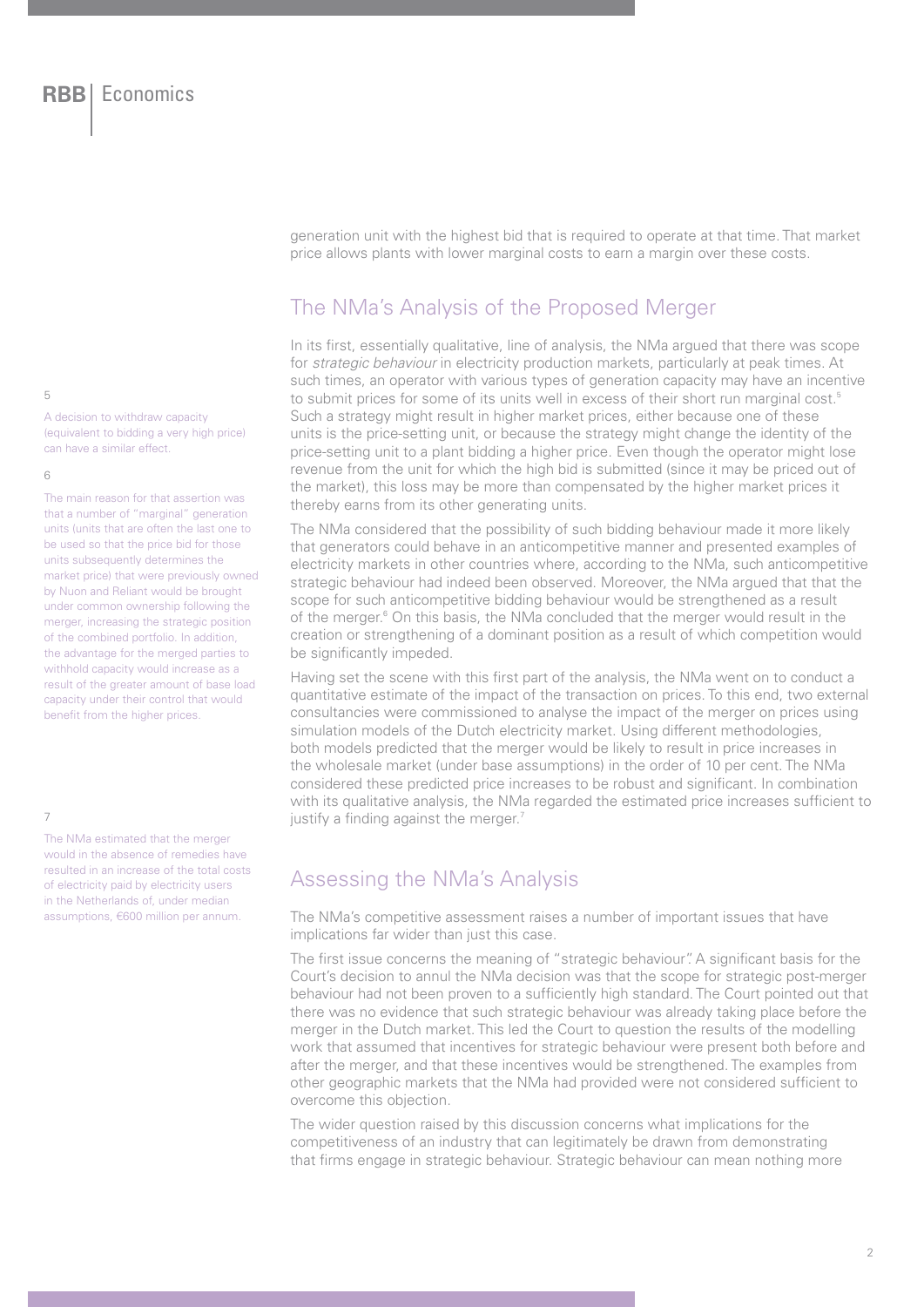$\alpha$ 

AES and British Energy: A report on references made under section 12 of the Electricity Act 1989, Competition Commission, 2001.

than that firms when taking commercial decisions (including pricing decisions) take into account the likely reactions of their competitors. But this is true of nearly all realworld markets and by itself can provide no information as to whether competition is effective or not. That fact was recognised (in a non-merger context) by the UK's Competition Commission in a report which rejected proposals from the UK energy regulator to impose new restrictions on the bidding conduct of electricity generators.<sup>8</sup> The Competition Commission dismissed the regulator's request for additional regulatory powers to intervene against short term "market abuses" alleged to arise from such strategic behaviour, concluding that the exercise of market power would need to involve something more permanent that mere short term gaming of the generation market.

In short, even if the NMa had successfully demonstrated that strategic behaviour did exist pre-merger, this could not provide an alternative to a more detailed assessment of how the merger would affect the nature of competition.

The second issue concerns the appropriate use of market shares in the assessment of unilateral effects. The Court held that the analysis of the likely competitive effects of a merger must be related to the structural impact of the merger and in consequence the NMa's analysis of dominance should have taken account of market shares and market concentration indicators. The NMa acknowledged that the combined market share of the merging parties was only around 20 to 30 per cent, but drew attention to the specific features of electricity production and concluded, on the basis of these features, that a dominant position would be created or strengthened at certain times.

A merger is said to give rise to unilateral effects when it removes an important competitive constraint on one or both of the merging parties and in so doing permits the merged entity to increase prices regardless of the reactions of the remaining competitors. This raises an important issue as to how to distinguish "important" from "unimportant" competitive constraints. By definition all horizontal mergers involve firms active in the same relevant market and therefore remove some competitive constraint. In most cases, in line with the traditional analysis of single firm dominance, the importance of pre-merger competitive constraints can be assessed with reference to a firm's market share. The standard benchmark is normally held to be between 40% and 50%.

However, where firms offer differentiated products, as is the case in this industry. market shares do not necessarily tell the whole story. The NMa arqued (at least implicitly) that market shares would understate the degree to which the two parties compete with one another. But the NMa provided no basis on which to make such claims except to point to the possibility of varying occasions of short term market power which could not be adequately addressed via a structural assessment. The Court correctly rejected such arguments.

The third, closely related, issue concerns the need to ground the use of simulation models in the basic facts of the industry. In its inquiry, the NMa relied heavily on simulation models to construct estimates of the impact of the merger on prices. However, the Court's ruling shows that an assessment of the impact of a merger on the basis of hypothetical actions that are not supported by actually observed behaviour by market participants does not meet the required standard of proof. The Court questioned the results of a model that was based on a presumption of a particular mode of per-merger strategic behaviour, without there being evidence of such behaviour actually occurring.

Proponents of merger simulation models arque that all merger analysis is "speculative" in that it requires assumptions to fill in the inevitable gaps that prevent us from forming a complete view of how the world would look after the merger. They arque that at least the assumptions in a simulation model are explicit to anyone who cares to look at the mechanics of the model itself. This is valid up to a point, but, as the Court rightly noted,